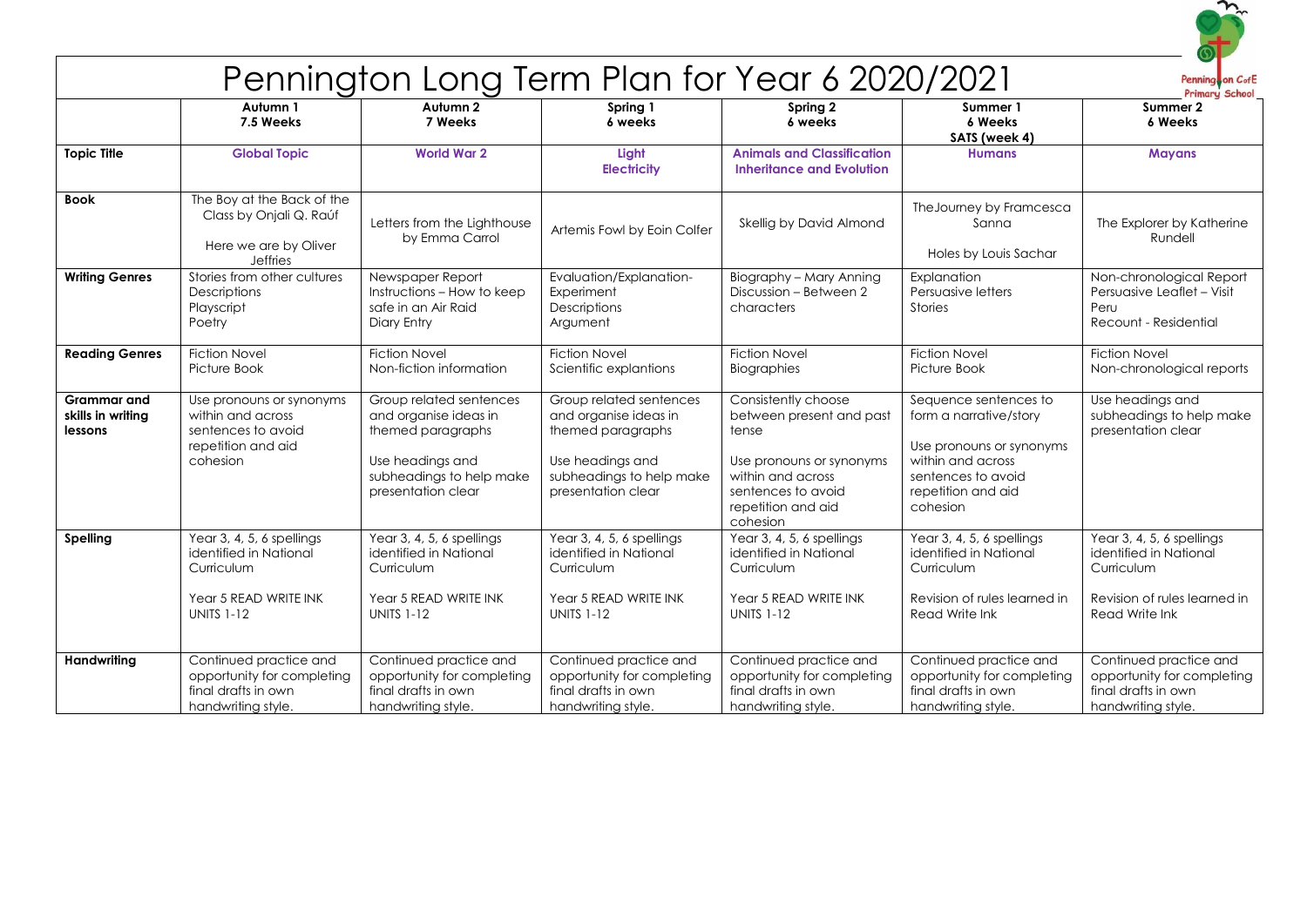| Maths - CLIC and     | <b>Progress Drive</b><br><b>Steps</b>                    | <b>Progress Drive</b><br><b>Steps</b>                               |                             | <b>Progress Drive</b><br>Steps                     | Big Maths Scheme finishes for Year 6                |                      |
|----------------------|----------------------------------------------------------|---------------------------------------------------------------------|-----------------------------|----------------------------------------------------|-----------------------------------------------------|----------------------|
| <b>SAFE sessions</b> | $\mathcal{L}_{\mathcal{A}}$<br><b>Saying Numbers</b>     | Explore & Draw<br>25, 26, 27                                        |                             | Explore & Draw<br>$28^\circ$                       |                                                     |                      |
|                      | $\mathcal{L}_{\mathcal{A}}$<br><b>Reading Numbers</b>    | s<br>2D Shapes<br>26                                                |                             | s<br>$27\,$<br>2D Shapes                           | Continued CLIC and SAFE style questions in starters |                      |
|                      | $\mathcal{L}$<br>Place Value                             | <b>3D Shapes</b><br>24 <sub>1</sub>                                 |                             | <b>3D Shapes</b><br>25, 26, 27                     |                                                     |                      |
|                      | Mastery of Numbers<br>10                                 | sition & Direction<br>29                                            |                             | $30 - 36$<br>Pasition & Direction                  |                                                     |                      |
|                      | <b>Counting Skills</b><br>$\mathcal{L}$<br>c             |                                                                     |                             | <b>Steps</b>                                       |                                                     |                      |
|                      | $\mathcal{L}$<br><b>Actual Counting</b>                  | <b>Steps</b><br><b>Progress Drive</b>                               |                             | <b>Progress Drive</b>                              |                                                     |                      |
|                      | Counting On<br>$\overline{\phantom{a}}$                  | <b>Amounts of Distance</b><br>$29 - 33$                             |                             | 34, 35<br>Amounts of Distance                      |                                                     |                      |
|                      | $\mathcal{L}_{\mathcal{A}}$<br><b>Counting Multiples</b> | 19<br>Amounts of Mass                                               |                             | $20\,$<br>Amounts of Mass                          |                                                     |                      |
|                      | Counting Along in 4 Ways<br>$\mathcal{L}$                | 17 <sup>°</sup><br>Amounts of Money                                 |                             | 18, 19<br>Amounts of Money<br>$29 - 31$            |                                                     |                      |
|                      | 7 <sup>°</sup><br><b>Counting Along Scales</b>           | 27 <sub>1</sub><br>Amounts of Space                                 |                             | tounts of Space<br>mounts of Temperature<br>15, 16 |                                                     |                      |
|                      |                                                          | Amounts of Temperature<br>14<br>Amounts of Time<br>31               |                             | Amounts of Time<br>32 <sub>1</sub>                 |                                                     |                      |
|                      | <b>Progress Drive</b><br><b>Steps</b>                    | <b>Amounts of Time: Telling</b>                                     |                             | <b>Amounts of Time: Telling</b>                    |                                                     |                      |
|                      | $\mathcal{L}_{\mathcal{A}}$<br>Learn Its                 | v<br>the Time                                                       |                             | $\mathbf{v}$<br>the Time                           |                                                     |                      |
|                      | <b>Progress Drive</b><br>Steps                           | 31, 32, 33<br><b>Amounts of Turn</b>                                |                             | sunts of Tum<br>34, 35                             |                                                     |                      |
|                      | Swapping the Units<br>$\mathcal{L}$                      |                                                                     |                             | <b>Steps</b><br><b>Progress Drive</b>              |                                                     |                      |
|                      | $\mathcal{L}$<br><b>INN: Addition and Subtraction</b>    | <b>Steps</b><br><b>Progress Drive</b>                               |                             | Fractions of a Whole                               |                                                     |                      |
|                      | Doubling & Halving<br>- ∤∤                               | Fractions of a Whole<br>$\boldsymbol{\Omega}$                       | <b>CLIC</b>                 | 18, 19<br>$\checkmark$                             |                                                     |                      |
|                      | INN: Number Bonds to 10<br>$\mathcal{L}$                 | Fractions of a Set<br>$14-1$<br>V.                                  | All the Basic Skills steps  | Fractions of a Set                                 |                                                     |                      |
|                      | $\checkmark$ ) $\checkmark$<br>$x10.8 + 10$              | <b>Fractions: Counting</b><br>v                                     | should now be complete      | Fractions: Counting<br>V                           |                                                     |                      |
|                      | <b>INN: Multiplication</b><br>$\mathcal{L}$              | Fractions: Learn Its<br>Fractions: It's Nothing New<br>$\checkmark$ |                             | V<br>ractions: Learn Its                           |                                                     |                      |
|                      | $\mathcal{L}_{\mathcal{C}}$<br>Coin Multiplication       | 18, 19, 20<br><b>Fractions: Calculation</b>                         |                             | $\checkmark$<br>Fractions: It's Nothing New        |                                                     |                      |
|                      | $\mathcal{L}_{\mathcal{C}}$<br><b>Finding Multiples</b>  | 4, 5, 6<br>Percentages                                              |                             | <b>Fractions: Calculation</b><br>$21 - 25$         |                                                     |                      |
|                      | $\mathcal{L}$<br>Multiple-Factor-Prime                   | 9, 10, 11<br>Ratio                                                  |                             | $7 - 13$<br>Percentages                            |                                                     |                      |
|                      | <b>INN: Fact Families</b><br>$\mathcal{L}$               |                                                                     |                             | 12, 13<br>Potin                                    |                                                     |                      |
|                      |                                                          | <b>Progress Drive</b><br><b>Steps</b>                               |                             | <b>Steps</b><br><b>Progress Drive</b>              |                                                     |                      |
|                      | <b>Progress Drive</b><br><b>Steps</b>                    | 25<br>Diagrams & Tables                                             |                             | Diagrams & Tables<br>25                            |                                                     |                      |
|                      | Addition<br>39, 40, 41                                   | <b>Bar Charts</b><br>11                                             |                             | 12 <sup>7</sup><br><b>Bar Charts</b>               |                                                     |                      |
|                      | с<br>Subtraction<br>37                                   | $1 - 7$<br>Е<br>Averages                                            |                             | Ε<br>$8 - 12$<br>Averages                          |                                                     |                      |
|                      | 17, 18<br>Multiplication                                 | Line Graphs<br>7,8                                                  |                             | Line Graphs<br>$\mathbf{8}$                        |                                                     |                      |
|                      | 32, 33<br>Division                                       | Pie Charts<br>$1 - 5$                                               |                             | Pie Charts<br>$6 - 11$                             |                                                     |                      |
|                      |                                                          | $\overline{z}$<br>Probability                                       |                             | Probability<br>$8 - 15$                            |                                                     |                      |
|                      | <b>Progress Drive</b><br>Steps                           |                                                                     |                             |                                                    |                                                     |                      |
|                      | Addition<br>$11 - 14$                                    | <b>Steps</b><br><b>Progress Drive</b>                               |                             | <b>Progress Driv</b>                               |                                                     |                      |
|                      | <b>CM</b> Subtraction<br>$9 - 12$                        | 17<br><b>Puttern Spotting</b><br>D                                  |                             | $18 - 20$<br><b>Pattern Spotting</b><br>n          |                                                     |                      |
|                      | Multiplication<br>$7 - 11$                               | 15, 16<br>Algebra                                                   |                             | $17 - 22$<br>Algebra<br>$6 -$                      |                                                     |                      |
|                      | 8, 9, 10<br>Division                                     | $\overline{\mathbf{5}}$<br>Prove It!                                |                             | Prove It!                                          |                                                     |                      |
|                      |                                                          |                                                                     |                             |                                                    |                                                     |                      |
| Maths - Main         | Number – Number and                                      | Fractions, Decimals and                                             | Ratio and Proportion        | Measurement                                        | Revision                                            | Maths Investigations |
| lesson focus         | Place Value                                              | Percentages                                                         |                             |                                                    |                                                     |                      |
|                      |                                                          |                                                                     |                             |                                                    |                                                     |                      |
|                      |                                                          |                                                                     | Measurement                 | Agebra                                             |                                                     |                      |
|                      | Number - Addition,                                       | Statistics                                                          |                             |                                                    |                                                     |                      |
|                      | Subtraction, Multiplication                              |                                                                     | SAFE Week - Geometry -      | SAFE Week - Measurement                            |                                                     |                      |
|                      | and Division                                             | SAFE Week - Geometry -                                              | Property of shapes          |                                                    |                                                     |                      |
|                      |                                                          | Property of shapes                                                  |                             |                                                    |                                                     |                      |
|                      | SAFE Week - Geometry -                                   |                                                                     |                             |                                                    |                                                     |                      |
|                      | Position and Direction                                   |                                                                     |                             |                                                    |                                                     |                      |
| Science              |                                                          |                                                                     | Light                       | <b>Animals and Classification</b>                  | <b>Humans</b>                                       |                      |
|                      |                                                          |                                                                     | Pupils should be taught to: | Pupils should be taught to:                        | Pupils should be taught to:                         |                      |
|                      |                                                          |                                                                     |                             | describe how                                       |                                                     |                      |
|                      |                                                          |                                                                     | recognise that              |                                                    | identify and                                        |                      |
|                      |                                                          |                                                                     | light appears to            | living things are                                  | name the main                                       |                      |
|                      |                                                          |                                                                     | travel in straight          | classified into                                    | parts of the                                        |                      |
|                      |                                                          |                                                                     | lines                       | broad groups                                       | human                                               |                      |
|                      |                                                          |                                                                     | use the idea that           | according to                                       | circulatory                                         |                      |
|                      |                                                          |                                                                     | light travels in            | common                                             | system, and                                         |                      |
|                      |                                                          |                                                                     | straight lines to           | observable                                         | describe the                                        |                      |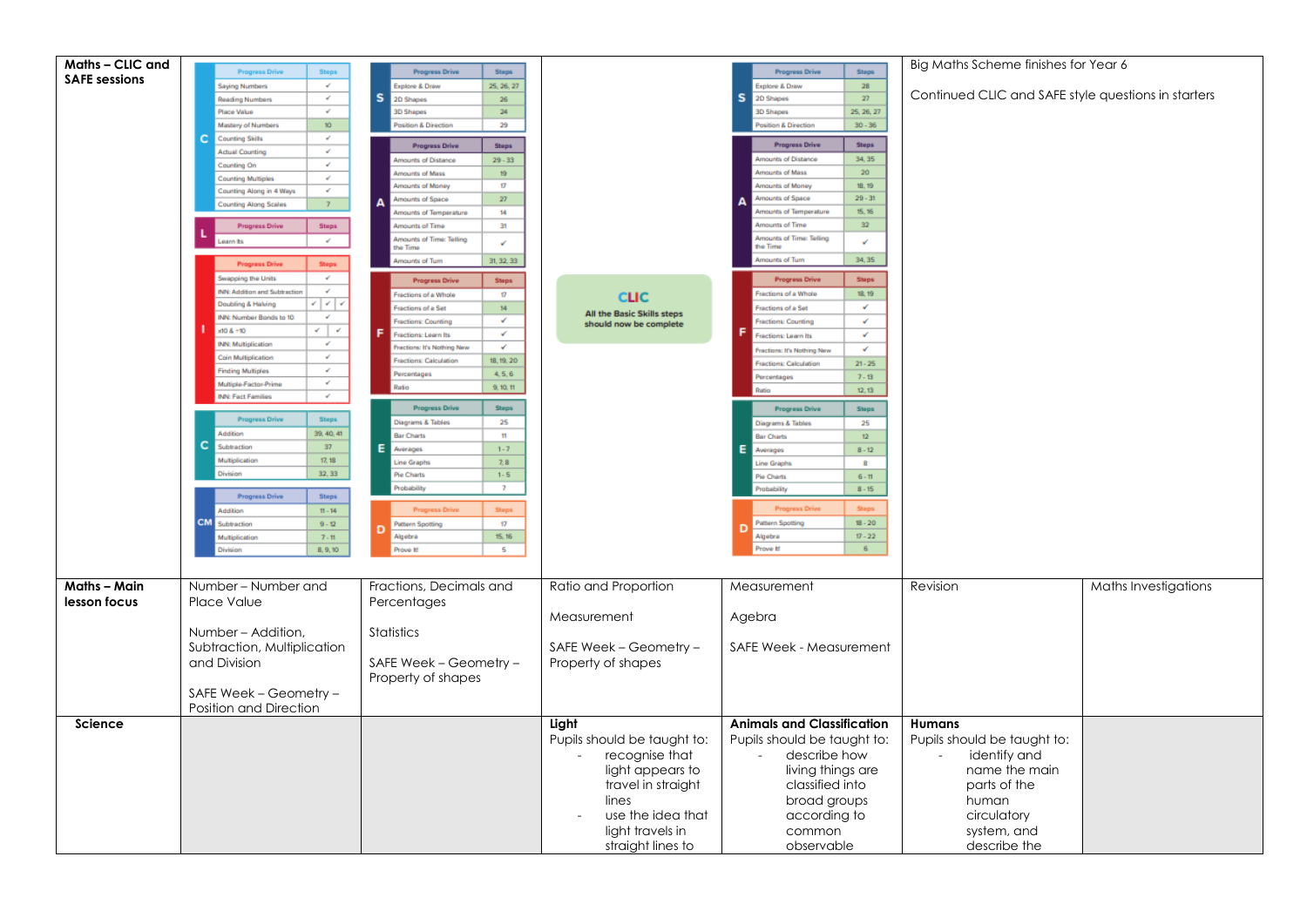|     |       |           | explain that<br>objects are seen<br>because they<br>give out or reflect<br>light into the eye<br>explain that we<br>$\overline{a}$<br>see things<br>because light<br>travels from light<br>sources to our<br>eyes or from light<br>sources to<br>objects and then<br>to our eyes<br>use the idea that<br>light travels in<br>straight lines to<br>explain why<br>shadows have<br>the same shape<br>as the objects<br>that cast them.<br><b>Electricity</b><br>Pupils should be taught to:<br>associate the<br>brightness of a<br>lamp or the<br>volume of a<br>buzzer with the<br>number and<br>voltage of cells<br>used in the circuit<br>compare and<br>$\overline{\phantom{a}}$<br>give reasons for<br>variations in how<br>components | characteristics<br>and based on<br>similarities and<br>differences,<br>including<br>microorganisms,<br>plants and<br>animals<br>give reasons for<br>classifying plants<br>and animals<br>based on specific<br>characteristics<br><b>Inheritance and Evolution</b><br>Pupils should be taught to:<br>recognise that<br>living things have<br>changed over<br>time and that<br>fossils provide<br>information<br>about living<br>things that<br>inhabited the<br>Earth millions of<br>years ago<br>recognise that<br>living things<br>produce offspring<br>of the same kind,<br>but normally<br>offspring vary<br>and are not<br>identical to their<br>parents<br>identify how animals and | functions of the<br>heart, blood<br>vessels and blood<br>recognise the<br>impact of diet,<br>exercise, drugs<br>and lifestyle on<br>the way their<br>bodies function<br>describe the<br>ways in which<br>nutrients and<br>water are<br>transported<br>within animals,<br>including<br>humans.<br><b>Heart Dissection</b> |                           |
|-----|-------|-----------|-------------------------------------------------------------------------------------------------------------------------------------------------------------------------------------------------------------------------------------------------------------------------------------------------------------------------------------------------------------------------------------------------------------------------------------------------------------------------------------------------------------------------------------------------------------------------------------------------------------------------------------------------------------------------------------------------------------------------------------------|------------------------------------------------------------------------------------------------------------------------------------------------------------------------------------------------------------------------------------------------------------------------------------------------------------------------------------------------------------------------------------------------------------------------------------------------------------------------------------------------------------------------------------------------------------------------------------------------------------------------------------------------------------------------------------------|--------------------------------------------------------------------------------------------------------------------------------------------------------------------------------------------------------------------------------------------------------------------------------------------------------------------------|---------------------------|
|     |       |           | function,<br>including the<br>brightness of<br>bulbs, the<br>loudness of<br>buzzers and the<br>on/off position of<br>switches<br>use recognised<br>$\overline{a}$<br>symbols when                                                                                                                                                                                                                                                                                                                                                                                                                                                                                                                                                         | plants are adapted to suit<br>their environment in<br>different ways and that<br>adaptation may lead to<br>evolution.                                                                                                                                                                                                                                                                                                                                                                                                                                                                                                                                                                    |                                                                                                                                                                                                                                                                                                                          |                           |
| R.E | Islam | Christmas | simple circuit in a<br>diagram.<br><b>Beliefs about God</b>                                                                                                                                                                                                                                                                                                                                                                                                                                                                                                                                                                                                                                                                               | Easter                                                                                                                                                                                                                                                                                                                                                                                                                                                                                                                                                                                                                                                                                   | Commitment                                                                                                                                                                                                                                                                                                               | <b>Worship/Holy Books</b> |
|     |       |           |                                                                                                                                                                                                                                                                                                                                                                                                                                                                                                                                                                                                                                                                                                                                           |                                                                                                                                                                                                                                                                                                                                                                                                                                                                                                                                                                                                                                                                                          |                                                                                                                                                                                                                                                                                                                          |                           |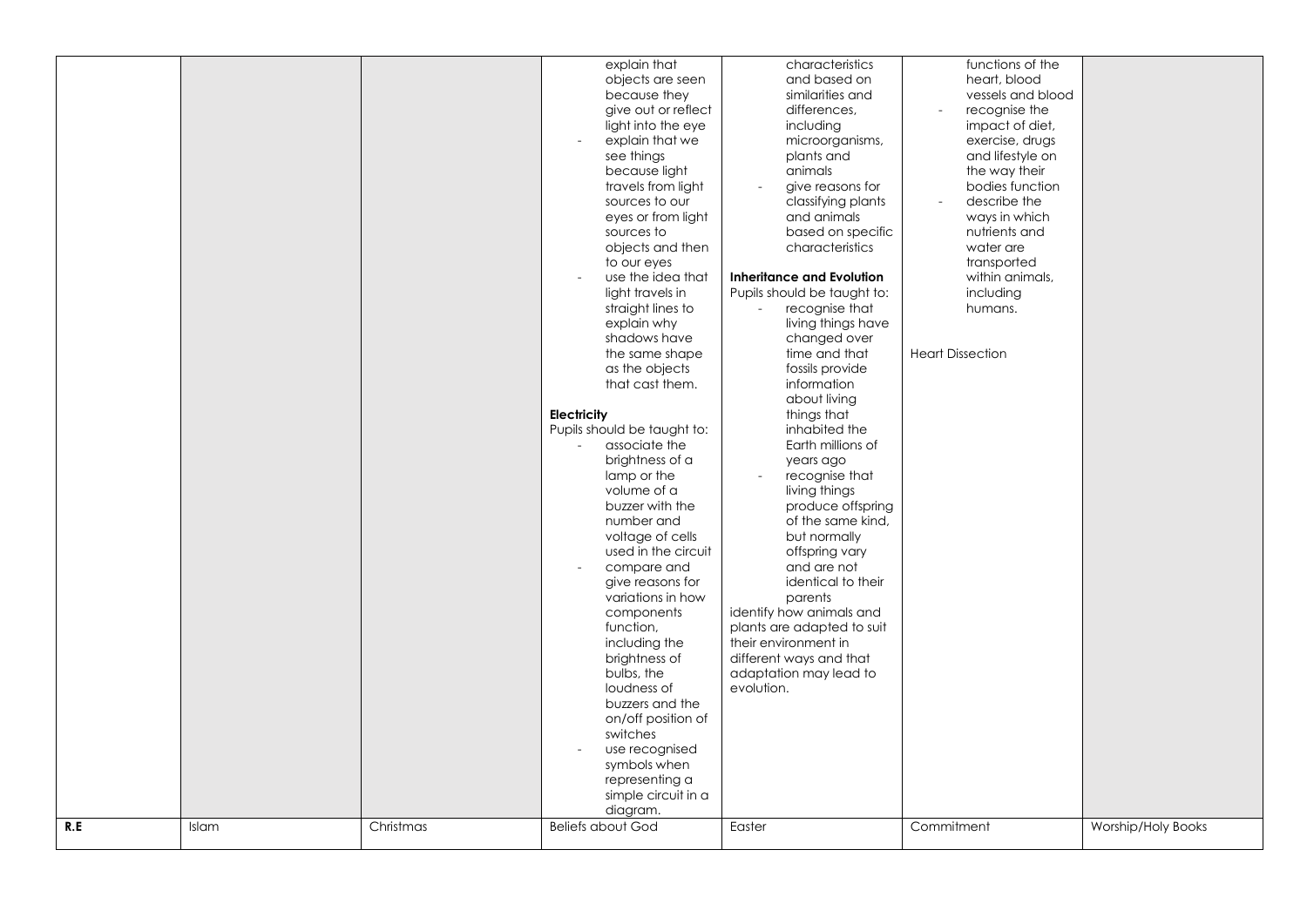| Visit a mosque, or use        | The Gospel Accounts          | Explore stories, pictures,      | Good Friday Resurrection -    | Read stories with themes     | Reflect on the meaning of      |
|-------------------------------|------------------------------|---------------------------------|-------------------------------|------------------------------|--------------------------------|
|                               |                              |                                 |                               |                              |                                |
| pictures, video or IT of a    | (Messages and                | symbols and metaphors           | Explore the events of         | of love, fairness, courage,  | the main concepts in the       |
| mosque to discover its        | Messengers) - Explore the    | which depict God as             | Good Friday - the stations    | honesty and loyalty from     | Lord's Prayer e.g. kingdom     |
| importance to Muslims.        | similarities and differences | Father, Creator, Saviour,       | of the cross. (Matthew 21:    | different religions.         | of God, heaven,                |
| Study key features of a       | in the two accounts of       | Judge, Shepherd, King           | 1-11) Discuss what they       | Investigate the values       | providence, sin                |
| mosque. Consider why          | Jesus' birth (in Matthew     | and friend. Reflect on          | know of the crucifixion.      | explored by the stories.     | forgiveness, evil and          |
| mosques don't have seats      | and Luke). Discover what     | these stories and               | Discuss their own             |                              | temptation. Reflect on the     |
| or pews. Consider how         | messages about Jesus the     | metaphors in relation to        | experience of forgiveness,    | Identify the key Christian   | question 'Who am I?' and       |
| different designs express a   | two authors wanted to        | our own ideas about God         | self-sacrifice and            | values adopted by the        | on being special,              |
| way of life, values and       | convey. Explore how          | and ourselves. Share the        | reconciliation.               | school and any others they   | awareness of not being         |
| beliefs then design a new     | Christians celebrate         | understanding of the word       | Explore accounts of Jesus'    | may consider important.      | perfect, destiny, purpose in   |
| one.                          | Christmas today. (CD unit    | 'God' which people might        | resurrection. Who was         | Suggest why they might be    | life etc.                      |
|                               | <b>How do Christians</b>     | have.                           | Jesus? The disciples' role in | important to ourselves       |                                |
| Reflect on the importance     | perceive the birth of        |                                 | the Easter story. Discuss the | and/or others.               | Explore some Christian         |
|                               | Jesus?)                      | Discover how the concept        |                               |                              |                                |
| of doing things together      |                              |                                 | victory of good versus evil.  |                              | prayers. Talk about the        |
| and sharing rituals.          |                              | of the Trinity is central in an | Link to key Christian beliefs | Think about what Christian   | feelings and beliefs they      |
| Participate in a              |                              | understanding of God for        | about sacrifice,              | teachings might mean in      | express. Write a book of       |
| Community of Enquiry          |                              | Christians.                     | atonement, resurrection       | today's world, try writing a | special wishes and create      |
| focusing on whether           |                              | Discuss what and who we         | and hope.                     | sermon.                      | class prayer books to use      |
| worship is important in our   |                              | are thankful for and how        | <b>Explore how Christians</b> | (CD unit How do Christians   | at prayer time.                |
| lives.                        |                              | we show gratitude. Identify     | celebrate Easter in ritual    | demonstrate justice in their |                                |
|                               |                              | beliefs about God e.g. in       | and symbol.                   | lives?)                      | Interview a range of           |
| Explain the importance for    |                              | Genesis, Psalms, Job,           | (CD unit How is the           | (UC People of God unit       | people to see whether          |
| Muslims of the 5 Pillars.     |                              | hymns and prayers.              | resurrection portrayed as     | digging deeper - How can     | they find prayer helpful       |
| Consider what gives a         |                              | (CD unit What are some of       | central to Christian          | following God bring          | and if they do, ask why.       |
| foundation to our lives. Talk |                              | the different ways religion     | belief?)                      | freedom and Justice?)        |                                |
| about the people that         |                              | and science look at the         | (UC Salvation unit 2B.7 -     | (UC Gospel unit digging      | Visit a place of worship       |
| guide our behaviour.          |                              | world of God's creation?)       | What different does the       | deeper - What would          | (other than those visited in   |
| Watch a video about           |                              | (UC Creation/Fall whole         | resurrection make to          | Jesus do?)                   | Y3 / 4). Share experiences     |
| Wudu and Salah, Write the     |                              | unit - Creation and             | Christians?)                  |                              | of periods of stillness, quiet |
| key message of the video      |                              | science: conflicting or         |                               | Invite a visitor from a      | reflection, awe and            |
| in 30 words. Discuss the      |                              | complementary?)                 |                               | charitable organisation to   | wonder in a place of           |
| meanings of the actions       |                              | (UC God unit digging            |                               | discuss their work and       | worship.                       |
| and what is important in      |                              | deeper - What does it           |                               | motivation. Reflect on       |                                |
| daily prayer. Discuss 'our    |                              | mean if God is holy and         |                               | times we have given to       | Research the roles of          |
|                               |                              |                                 |                               |                              |                                |
| Makkah'-where we have         |                              | loving?)                        |                               | charity, sacrificed          | church leaders. Discuss        |
| promised ourselves we will    |                              |                                 |                               | something or done            | people we respect, follow,     |
| go to one day. Participate    |                              |                                 |                               | something demanding for      | or believe and identify why    |
| in a Community of Enquiry     |                              |                                 |                               | others.                      | they should be help up as      |
| focusing on the phrase        |                              |                                 |                               | (CD unit What do different   | examples.                      |
| 'actions speak louder than    |                              |                                 |                               | faiths teach about care      |                                |
| words'.                       |                              |                                 |                               | and respect for others?)     | Find out how two different     |
|                               |                              |                                 |                               |                              | Christian groups worship       |
| Draw meaning from the         |                              |                                 |                               |                              | (e.g. celebrate Holy           |
| greeting 'As-salamu           |                              |                                 |                               |                              | Communion) and why             |
| alaikum' (Peace be with       |                              |                                 |                               |                              | they do it. Suggest what       |
| you). Participate in a        |                              |                                 |                               |                              | believers might experience     |
| Community of Enquiry          |                              |                                 |                               |                              | and feel when they             |
| focusing on why we should     |                              |                                 |                               |                              | partake of the Eucharist.      |
| treat others with respect.    |                              |                                 |                               |                              |                                |
|                               |                              |                                 |                               |                              | Prepare questions then         |
| Write a magazine article or   |                              |                                 |                               |                              | interview a member of a        |
| design a poster or web        |                              |                                 |                               |                              | worshipping community          |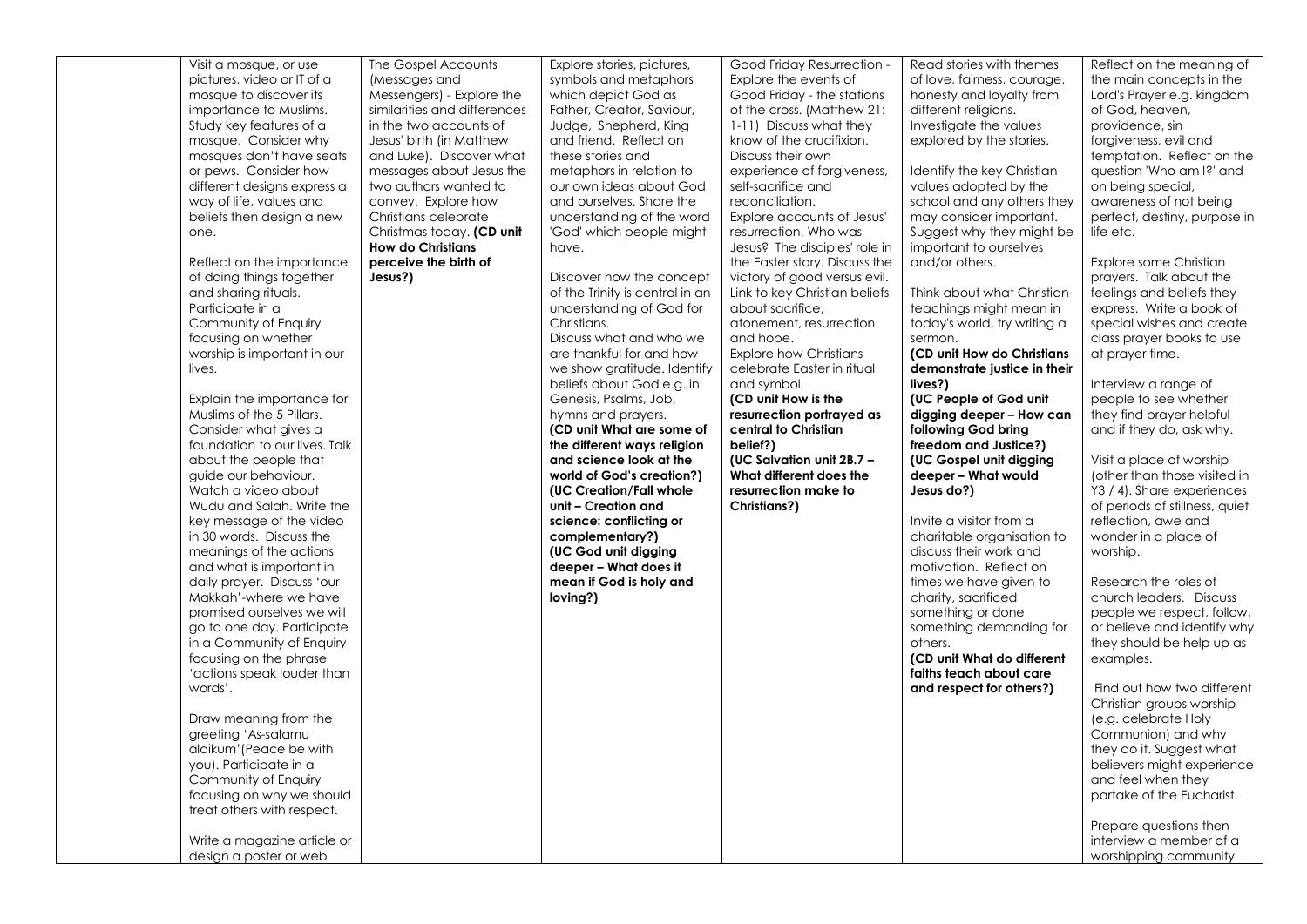|                         | page about 'What it<br>means to be a Muslim'.<br>Reflect on the difficulties of<br>putting principles into<br>practice.<br>(CD unit What does it<br>mean to be a Muslim in<br>British society today?)                                                                                                                                |                                                                                                                                                                                                                                                                                                                                                                                                                                                                                                                                                                                 |                                                                                                                                                                                                                                                                                                                                                           |                                                                                                                                                                                                                                                                                                                                                                                                                                                                                                                                                                                                                                                                  |                                                                                                                                                              | about their faith and what<br>being a Christian means to<br>them. Discuss the<br>advantages and<br>disadvantages of<br>belonging to a group.<br>Explore ways various<br>Christian groups express<br>values e.g. Salvation Army,<br>Quaker, Methodist, RC<br>Explore the life and<br>practice of Christian<br>communities in other<br>countries.<br>(UC Kingdom of God unit<br>digging deeper - What<br>kind of king is Jesus?)                                                                                                                  |
|-------------------------|--------------------------------------------------------------------------------------------------------------------------------------------------------------------------------------------------------------------------------------------------------------------------------------------------------------------------------------|---------------------------------------------------------------------------------------------------------------------------------------------------------------------------------------------------------------------------------------------------------------------------------------------------------------------------------------------------------------------------------------------------------------------------------------------------------------------------------------------------------------------------------------------------------------------------------|-----------------------------------------------------------------------------------------------------------------------------------------------------------------------------------------------------------------------------------------------------------------------------------------------------------------------------------------------------------|------------------------------------------------------------------------------------------------------------------------------------------------------------------------------------------------------------------------------------------------------------------------------------------------------------------------------------------------------------------------------------------------------------------------------------------------------------------------------------------------------------------------------------------------------------------------------------------------------------------------------------------------------------------|--------------------------------------------------------------------------------------------------------------------------------------------------------------|-------------------------------------------------------------------------------------------------------------------------------------------------------------------------------------------------------------------------------------------------------------------------------------------------------------------------------------------------------------------------------------------------------------------------------------------------------------------------------------------------------------------------------------------------|
| <b>Christian Values</b> | Hope                                                                                                                                                                                                                                                                                                                                 | Koinonia (link with<br>Christmas)                                                                                                                                                                                                                                                                                                                                                                                                                                                                                                                                               | Trust                                                                                                                                                                                                                                                                                                                                                     | Endurance (like with<br>Easter)                                                                                                                                                                                                                                                                                                                                                                                                                                                                                                                                                                                                                                  | Forgiveness                                                                                                                                                  | Friendship                                                                                                                                                                                                                                                                                                                                                                                                                                                                                                                                      |
| Art                     | Print                                                                                                                                                                                                                                                                                                                                | Colour                                                                                                                                                                                                                                                                                                                                                                                                                                                                                                                                                                          | Texture                                                                                                                                                                                                                                                                                                                                                   | Drawing                                                                                                                                                                                                                                                                                                                                                                                                                                                                                                                                                                                                                                                          | Form                                                                                                                                                         | Pattern                                                                                                                                                                                                                                                                                                                                                                                                                                                                                                                                         |
|                         | <b>Builds up drawings</b><br>and images of whole or<br>parts of items using various<br>techniques, e.g. card,<br>relief Recreates a scene<br>remembered, observed or<br>imagined, through collage<br>printing<br>Screen printing<br>Explore printing techniques<br>using by various artists.<br>Collaborative Art - Global<br>Issues | Controlling and<br>experimenting particular<br>qualities of tone, shades,<br>hue and mood.<br>Explore the use of texture<br>in colour (link to texture<br>unit) with sawdust, glue,<br>shavings, sand and on<br>different surfaces.<br>Considering colour for<br>purposes<br>Use colour to express<br>moods and feelings.<br>Explore the texture of paint<br>- very wet and<br>thin or thick and heavy -<br>add PVA to the paint.<br>Encourage individual<br>identification of suitable<br>equipment for a particular<br>purpose e.g. size of<br>paintbrush or paper<br>needed. | Develops experience in<br>embellishing, pooling<br>together experiences in<br>texture to complete a<br>piece - appliqué, drawing,<br>sticking, cutting, paint,<br>weaving, layering etc.<br>Applies knowledge of<br>different techniques to<br>express feelings.<br>Use found and<br>constructed materials.<br>Work collaboratively on a<br>larger scale. | Observe and use a variety<br>of techniques to show the<br>effect of light on objects<br>and people e.g. use<br>rubbers to lighten, use<br>pencil to show tone, use<br>tones of the same colour.<br>Look at the effect of light<br>on an object from different<br>directions.<br>Use a variety of techniques<br>to interpret the texture of a<br>surface e.g. mark making,<br>different textured paint.<br>Produce increasingly<br>accurate drawings of<br>people.<br>Produce increasingly<br>detailed preparatory<br>sketches for painting and<br>other work.<br>Introduce the concept of<br>perspective.<br>Work on a variety of scales<br>and collaboratively. | Makes imaginative use of<br>the knowledge they have<br>acquired of tools,<br>techniques and materials<br>to express own ideas and<br>feelings<br>Clay hearts | Organize own patterns<br>Use shape to create<br>patterns<br>Create own abstract<br>pattern<br>Patterns reflect personal<br>experiences and<br>expression.<br>Creating pattern for<br>purposes e.g. wallpaper,<br>clothes, puppets, boxes,<br>folders, book covers etc.<br>Look at various artists<br>creation of pattern and<br>discuss effect, ie. Morris, Sol<br>Lewitt, Matisse (pattern<br>within pattern), Bridget<br>Riley, Miro)<br>Discuss own and artists<br>work, drawing<br>comparisons and<br>reflecting on their own<br>creations. |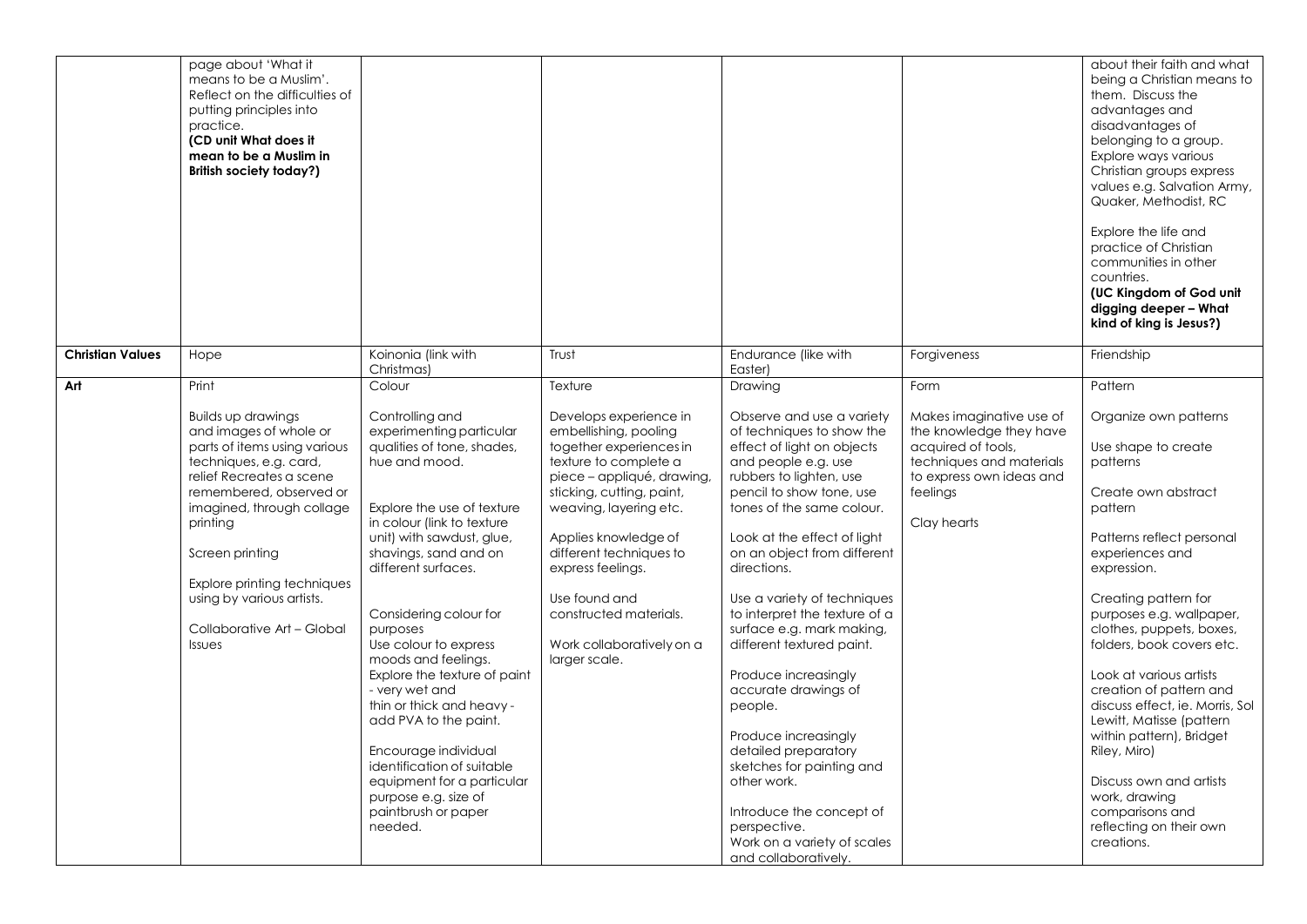|           |                                                             | Consider artists use of<br>colour and application of it<br>(Pollock, Monet, Chagall)                                                           |                                | Independently selects<br>materials and techniques<br>to use to create a specific<br>outcome.                                                                                                                                                              |                                                  |                                                                                                                                                                                                                                                                                                                                                                                 |
|-----------|-------------------------------------------------------------|------------------------------------------------------------------------------------------------------------------------------------------------|--------------------------------|-----------------------------------------------------------------------------------------------------------------------------------------------------------------------------------------------------------------------------------------------------------|--------------------------------------------------|---------------------------------------------------------------------------------------------------------------------------------------------------------------------------------------------------------------------------------------------------------------------------------------------------------------------------------------------------------------------------------|
| Computing | Purple Mash Scheme<br>Coding<br>$\mathcal{L}_{\mathcal{A}}$ | Purple Mash Scheme<br>Online Safety<br>$\mathcal{L}$<br>Spreadsheets<br>$\sim$                                                                 | Purple Mash Scheme<br>Blogging | Purple Mash Scheme<br><b>Text Adventures</b><br>$\sim$                                                                                                                                                                                                    | Purple Mash Scheme<br>Networks<br>$\sim$ $^{-1}$ | Purple Mash Scheme<br>Quizzing<br>$\omega_{\rm{max}}$                                                                                                                                                                                                                                                                                                                           |
| DT        |                                                             | 'Make Do and Mend'<br>project<br>Cooking from Home Front<br>Recipes                                                                            | <b>Building a Periscope</b>    |                                                                                                                                                                                                                                                           | Twinkl - Super seasonal<br>Diet                  | Maya Headress/Mask<br>Maya Hot Chocolate                                                                                                                                                                                                                                                                                                                                        |
| Geography | Global Topic                                                | Use maps to focus on<br>Europe (including the<br>position of Russia)<br>Key physical and human<br>characteristics<br>Countries<br>Major cities |                                | Position of famous fossils<br>found around Earth<br>https://www.hamilton-<br>trust.org.uk/topics/upper-<br>key-stage-2-topics/earth-<br>matters/climate-zones-<br>and-biomes/<br>Specific environments<br>around the world that<br>animals has adapted to |                                                  | Understand geographical<br>similarities and differences<br>through the human and<br>physical geography of a<br>region of the UK, a region<br>in a European country and<br>a region within North or<br>South America<br>Climate Zones<br><b>Biomes</b><br>Vegetation belts<br>Human Geography - land<br>use, trade links, distribution<br>of energy, food, minerals<br>and water |